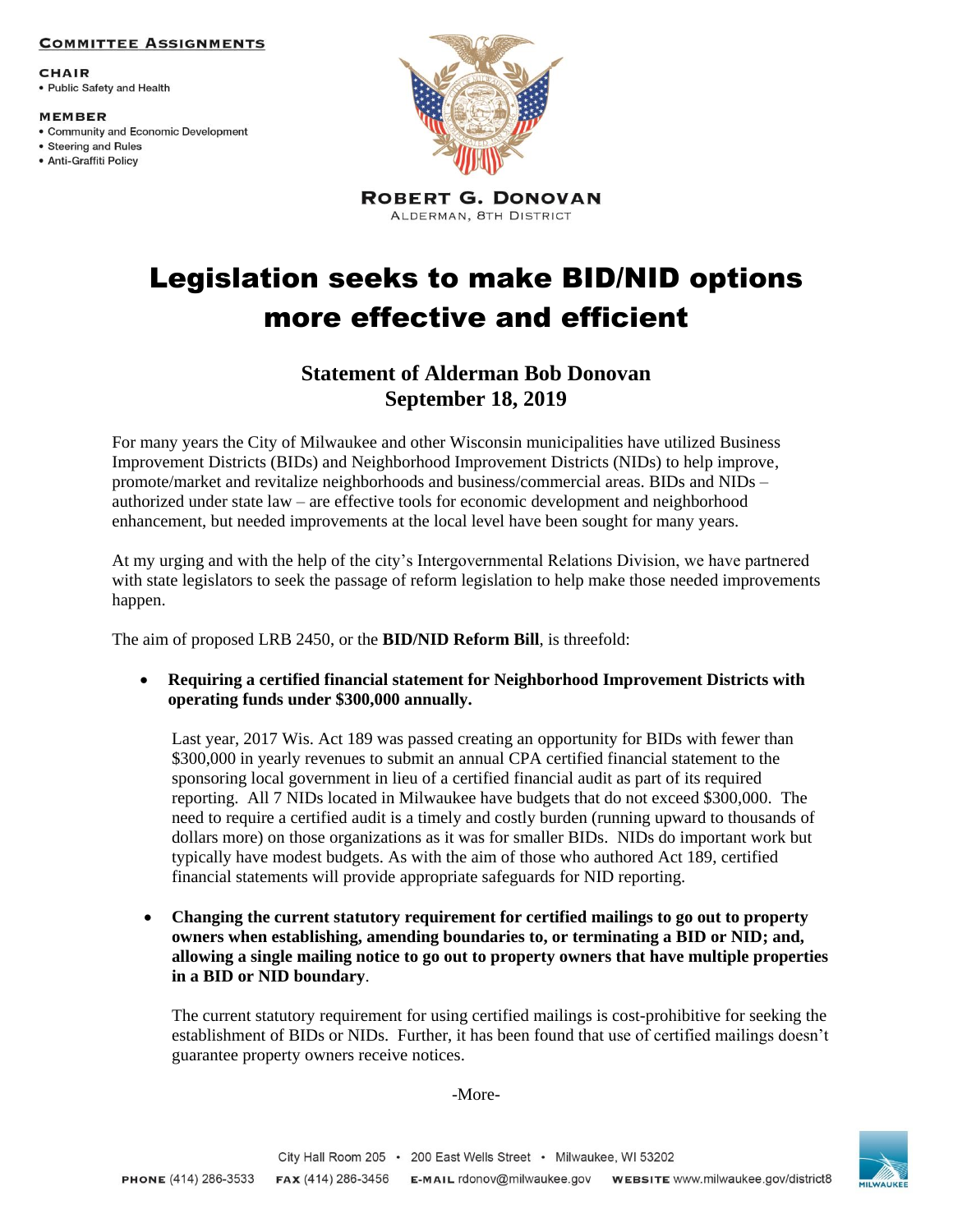## Page 2

For example, in order to comply with state law for the creation of a NID, one group of neighborhood leaders in the city of Milwaukee found they would have needed to front approximately \$13,000 to pay for certified mailings to go to property owners of each residential property in the proposed district. If and only if the NID was ultimately approved could the then NID board establish a first year budget seeking a reimbursement on mailing costs. This same issue applies to BID creation. The risk of uncertainty and difficulty in having someone come up with significant funds is cost-prohibitive to the process. A first class mailing would be approximately 1/9 the cost of a certified mailing (\$.55 for first class stamp vs. \$4.80 for the lowest-cost cash price for a certified mail letter with delivery confirmation).

Additionally, through the City's experience with BID mailings, approximately 15% to 20% of commercial property owners are both not available (for signed receipt) and invariably do accept service or pick up a certified mailing at the post office—defeating the purpose of a certified mailing. A first class mailing would significantly cut costs and guarantees that a mailing is delivered in the established mail or post office box to property owners.

Finally, if there are property owners that own multiple properties in a BID or NID boundary, the bill allows for a single mailed letter citing all applicable parcels in the proposal. This will cut down on notice redundancy and unnecessary mailing costs.

## **Establishing a mechanism for multijurisdictional Business Improvement Districts (MJB)**.

In many locations statewide, there are single commercial corridors that straddle the boundary on roads dividing neighboring communities. There are examples of these corridors containing separate municipally approved adjacent BIDs or have interested businesses in two or more communities in the same commercial vicinity that could benefit from the creation of a single, uniform BID district.

This bill seeks to allow a legally sanctioned, multijurisdictional BID, directed by a single, intercommunity business improvement board delegated to shape and oversee improvements for the greater betterment of a specific commercial district area. The idea of MJBs builds off of and is similar to enacted legislation under 2011 Wisconsin Act 77, which allowed for the creation of multijurisdictional Tax Incremental Districts. While the creation of MJBs would allow the benefit of governance and the establishing of priorities and controlling funds by a singular BID board for a uniform District corridor or boundary, the approval, annual reporting and termination process statutorily will still be held by each impacted municipality.

Impacted communities in a multijurisdictional BID would need to approve a BID through a process that parallels current statutory BID requirements; MJBs would also need to comply with required annual financial reporting.

The author of the BID/NID reform bill is Sen. Dale Kooyenga, and it is co-sponsored in the Senate by Sen. Latonya Johnson. In the Assembly, Rep. Jason Fields and Rep. Rob Brooks are taking the lead, and co-sponsors are Rep. Evan Goyke and Rep. Kalan Haywood II.

-More-